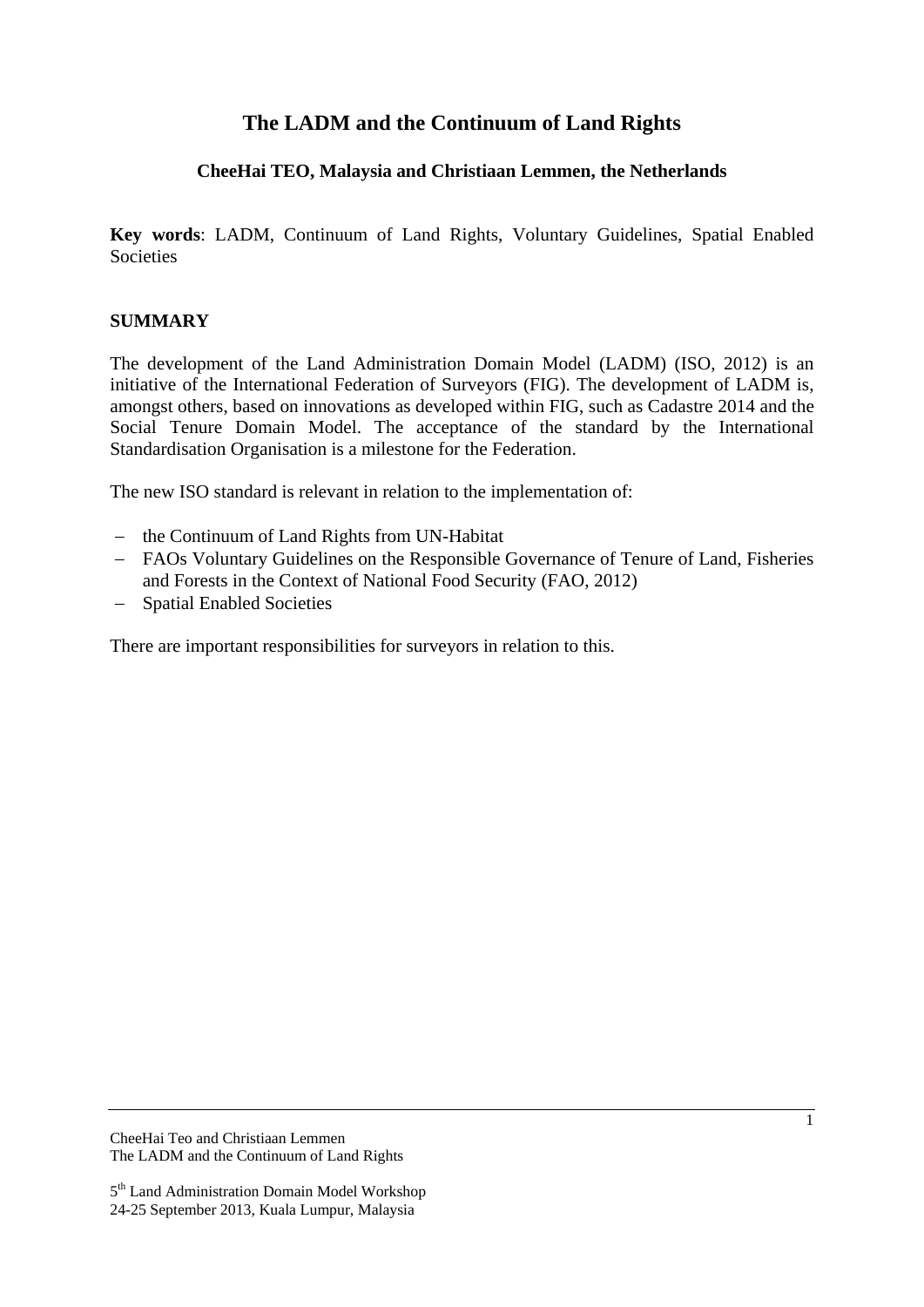# **The LADM and the Continuum of Land Rights**

### **CheeHai TEO, Malaysia and Christiaan LEMMEN, the Netherlands**

### **1. INTRODUCTION**

A group of land administration professionals initiated the development of a data model that facilitates the quick and efficient set-up of land registrations. Just like social issues benefit from proper land administration, land administration systems themselves benefit from proper data standards.

In many countries the responsibilities and tasks in land administration are distributed among different organisations. Sometimes those organisations deal with different administrative territories. All of which may have subdivisions again: central, regional and local responsibilities, with either public or private roles. As a result, the governance and quality aspects of the data sets vary. Land administrations worldwide are often incomplete, data are not up-to-date and are not fit for purpose.

At the same time, new Land Administration Systems (LASs) are being developed all over the world again and again. Sometimes countries even have more than one IT-system for land administration. The wheel keeps being re-invented. This has a huge impact on the continuity and effect of LASs.

Internationally, the wish emerged for a widely accepted data model (domain) standard, making use of the knowledge already existing worldwide. This wish was supported by UNHABITAT, the Food and Agricultural Organization (FAO) of the UN and the International Federation of Surveyors (FIG). This data model should be able to function as the core of any land administration system. The standard should be flexible, widely applicable and function as a gathering point of a state-of-the-art international knowledge base on this theme. This common standard has now been designed, it is called the Land Administration Domain Model, in short: LADM. It is published as ISO 19152:2012 (ISO, 2012). The development of LADM as an International Standard is an initiative of the International Federation of Surveyors (FIG).

This paper highlights the importance of the LADM in the context of some global developments in Land Administration. First the FIGs initiatives on Cadastre (including Cadastre 2014 and the Social Tenure Domain Model) are introduced in section 2, followed by the FIG Statement on UN-Habitat's Continuum of Land Rights in section 3. The implementation of the Voluntary Guidelines on the Responsible Governance of Tenure of Land, Fisheries and Forests in the Context of National Food Security by FAO can be aligned to this as highlighted in section 4. In section 5 it is explained that for the profession it is important to see that there is an urgent need for further coverage of documented people to land relationships in land administrations. This requires innovations and new concepts in accuracy and performance. LADM can be supportive here as – this is briefly explained in section 6 of this paper.

CheeHai Teo and Christiaan Lemmen The LADM and the Continuum of Land Rights

<sup>5&</sup>lt;sup>th</sup> Land Administration Domain Model Workshop 24-25 September 2013, Kuala Lumpur, Malaysia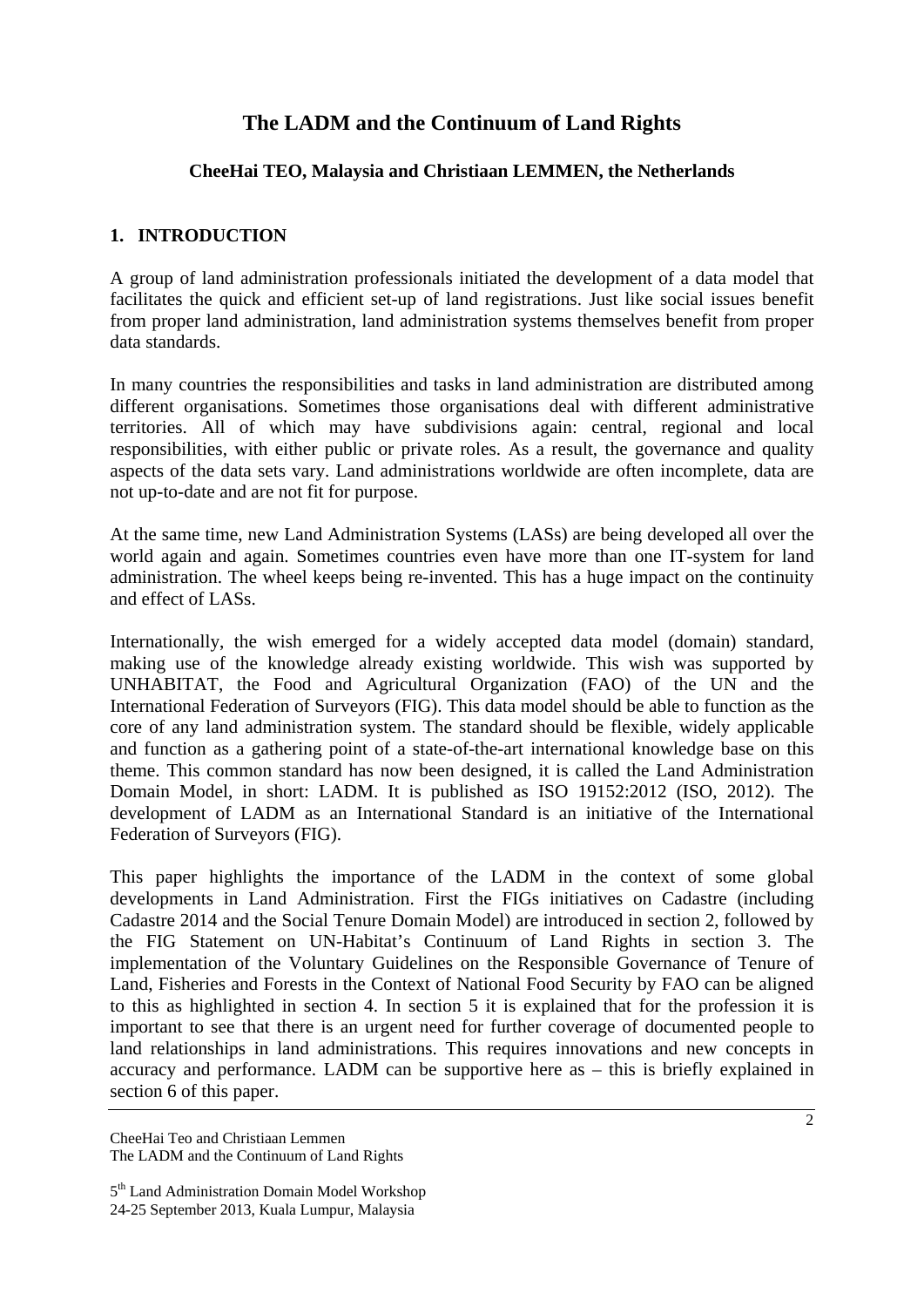## **2. FIGs INITIATIVES ON CADASTRE**

FIG has always been pro active and innovative when it is about the development of Cadastre. The outcomes of those developments have been used as input in the LADM development.

The statement on the Cadastre of the FIG highlights, from an international perspective, the importance of the Cadastre for social and economic development (FIG, 1995). The development of such systems should be promoted internationally, with attention to the needs and demands of societies with customary and informal tenures.

In the FIG Bogor Declaration (FIG, 1996) the different needs from different countries are underlined: a simple low cost manual cadastre recording only private ownership rights may be appropriate for one country, while a sophisticated and relatively expensive fully computerised cadastre recording a wide range of ownership and land use rights may be appropriate for another country. The infrastructure can support a vast array of legal, technical, administrative and institutional options in designing and establishing an appropriate cadastral system, providing a continuum of forms of cadastre ranging from the very simple to the very sophisticated. Such flexibility allows cadastres to record a continuum of land tenure arrangements from private and individual land rights through to communal land rights, as well as having the ability to accommodate traditional or customary land rights. In field operations there is a range of technologies from GPS to the plane table. Work may commence with large scale photomaps for planning and adjudication purposes.

In the FIG Bathurst Declaration (FIG, 1999) the importance of continuously addressing user requirements is highlighted and the importance of ICT for the development of LASs is underlined. Information technology will play an increasingly important role both in constructing the necessary infrastructure and in providing effective citizen's access to information. This is a general recommendation for many countries still today.

Kaufmann and Steudler (1998) presented characteristics of existing cadastral systems based on a research by a working group Vision 2014 from FIGs Commission 7 on Cadastre and Land Management. This vision received a lot of attention for the idea that Cadastre 2014 will show the complete legal situation of land, including public rights and restrictions – using the concept of legal land objects. The 'principle of legal independence' is a key item in the realisation of Cadastre 2014. This means that legal land objects, being subject to the same law and underlying a unique adjudication procedure, have to be arranged in one individual data layer; and for every adjudicative process defined by a certain law. Besides a special data layer for the legal land objects underlying this process has to be created. The concepts of Cadastre 2014 are implemented in LADM. Cadastre 2014 was inspired by the Object – Right – Subject model as from FIGs Honorary member and Past OICRF Director Henssen (Henssen, 1995).

Other relevant LADM input is in the FIG Guide on Standardisation (FIG, 2006) and in the FIG Publication on Administering Marine Spaces (FIG, 2006).

The Social Tenure Domain Model is developed in combination with LADM development. In the STDM Publication (FIG/GLTN, 2010) it is highlighted that most developing countries

CheeHai Teo and Christiaan Lemmen The LADM and the Continuum of Land Rights

<sup>5&</sup>lt;sup>th</sup> Land Administration Domain Model Workshop 24-25 September 2013, Kuala Lumpur, Malaysia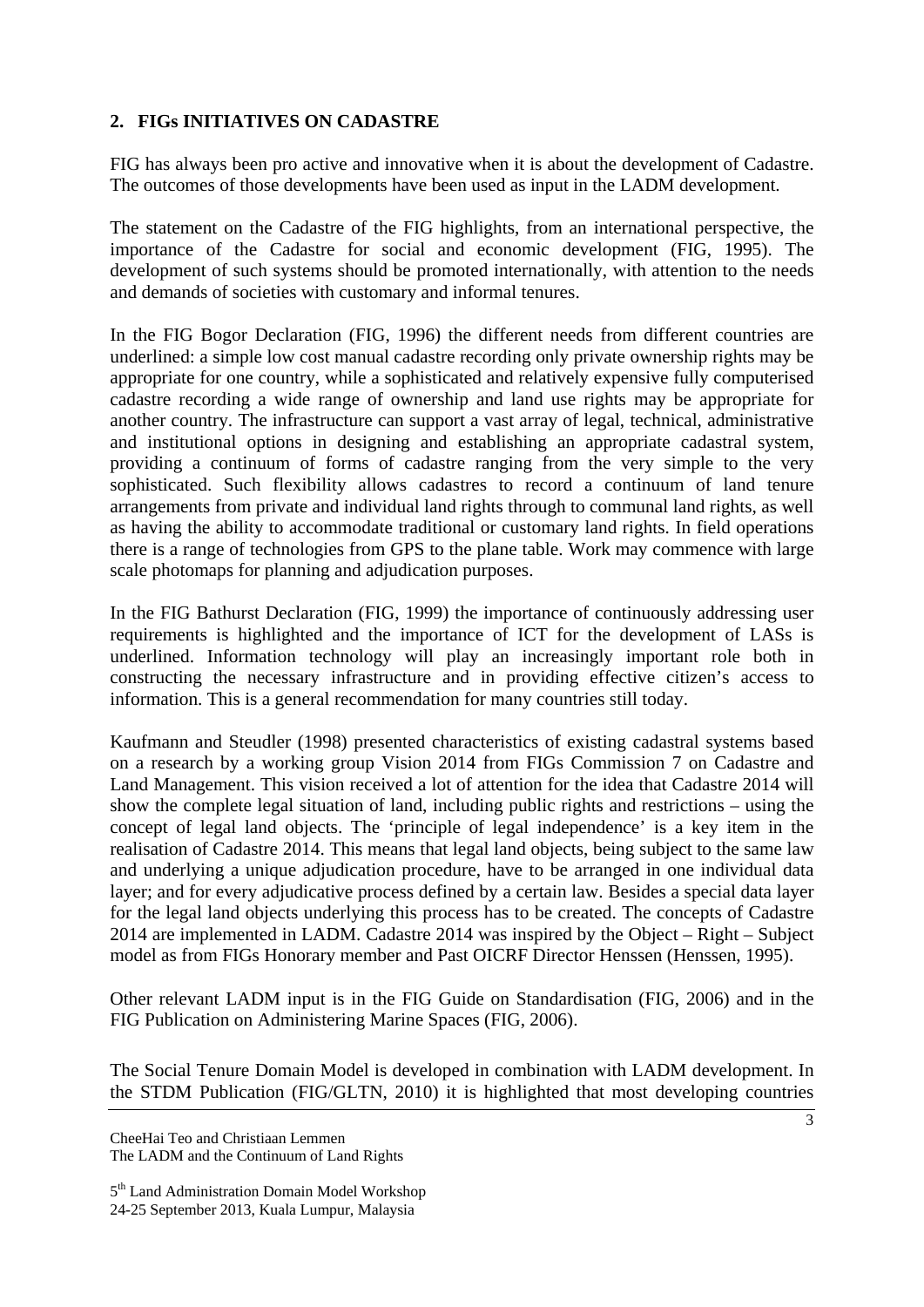have less than 30 percent cadastral coverage. This means that over 70 percent of the land in many countries is generally outside the land register. This has caused enormous problems for example in cities, where over one billion people live in slums without proper water, sanitation, community facilities, security of tenure or quality of life. This has also caused problems for countries with regard to food security and rural land management issues.

The Global Land Tool Network (GLTN), facilitated by UN-HABITAT and funded by Norway and Sweden, is a coalition of international partners, including FIG (the International Federation of Surveyors), ITC (University of Twente, Faculty of Geo-information Science and Earth Observation, The Netherlands), and the World Bank (WB), has taken up this challenge and is supporting the development of pro-poor land management tools, to address the technical gaps associated with unregistered land, the upgrading of slums, and urban and rural land management.

The security of tenure of people in these areas relies on forms of tenure different from individual free hold. Most off register rights and claims are based on social tenures. GLTN partners support a continuum of land rights, which include rights that are documented as well as undocumented, from individuals and groups, from pastoralist, and in slums which are legal as well as illegal and informal.

This range of rights generally cannot be described relative to a parcel, and therefore new forms of spatial units are needed. A model has been developed to accommodate these social tenures: the Social Tenure Domain Model (FIG/GLTN, 2010).

## **3. FIG STATEMENT ON UN-HABITATs CONTINUUM OF LAND RIGHTS**

UN-Habitat's Resolution GC23-17 is a landmark, a call for all to "*promote the security of tenure for all segments of society by recognizing and respecting a plurality of tenure system, identifying and adopting, as appropriate to particular situations, intermediate forms of tenure arrangements, adopting alternative forms of land administration and land records*".

FIG provided a statement on the continuum of land rights at the 6th World Urban Forum 2012, held in Naples, Italy, under the title: "Celebrating the Recognition of a Range of Land Rights: Taking Stock and Moving Forward". It is recognized in this document that Land (and the seas and her natural resources) is the source of all production and consequently the generation of wellbeing for humanity. It is stated that the profession must consider the wider good, the needs of humanity and not just its professional interest. The profession is challenged to continue contributing towards securing tenure rights for all with appropriate, applicable and affordable approaches.

Then the statement proposes new approaches and methodologies should be supported: 'whilst noting that many jurisdictions today requires accurate, assured and authoritative land and property information, yet there are many jurisdictions that need an "initial point of entry" to begin accumulating and building these crucial data and information base. When considering the resources and capacities that are required to build this desired and crucial information base, an "initial point of entry" may well involve methodologies that are of lesser

CheeHai Teo and Christiaan Lemmen The LADM and the Continuum of Land Rights

<sup>5&</sup>lt;sup>th</sup> Land Administration Domain Model Workshop 24-25 September 2013, Kuala Lumpur, Malaysia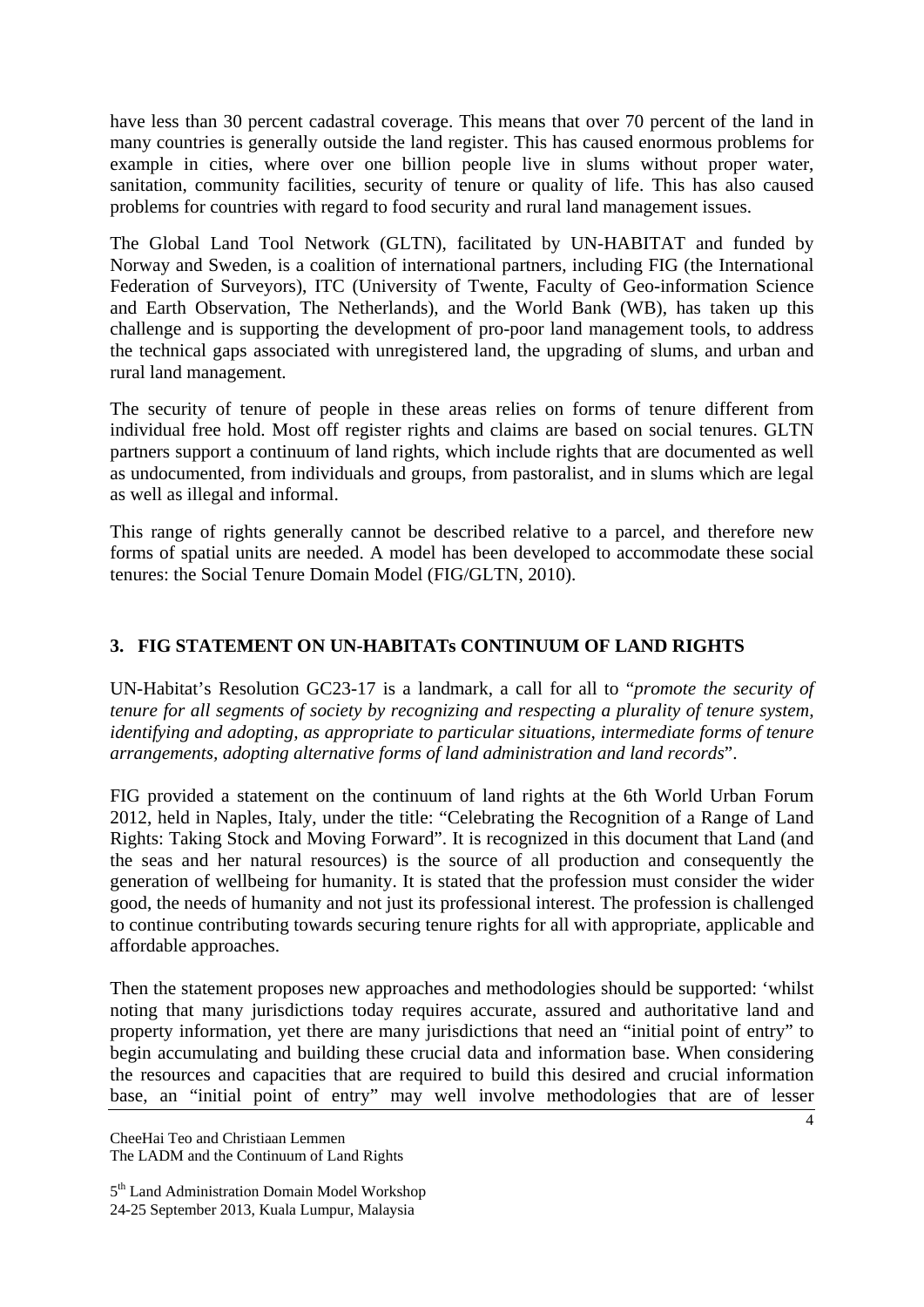sophistication and accuracies, information from participatory and volunteered sources, technologies that are mobile and widely available, for example. These are distinct from prevailing approaches and practices that are usually rigorous and out-dated'. In other words: 'the continuum of Land Rights has given rise to the recognition that there should be "continuum" of approaches and solutions, of technologies and technological sophistication, of robustness and accuracies as we all work towards securing tenure rights for all, particularly for the disadvantaged among us. This "continuum" has provided this "initial point of entry" and allowed many more to begin the journey towards secure tenure rights. These are reasons to celebrate'.

As the quest for secure tenure rights for all continues, the Global Land Tool Network (GLTN) should look beyond the continuum of land rights. With secure tenure rights, there will be responsibilities. It is the understanding that GLTN is presently looking into the *valuation* of rights, the rights of the local administration/government to tenure based income stream and moving forward, the rights of tenure holders to access basic services and infrastructure and into the future, the rights to development and the land market. Hence there would be a series of continuum arising from this continuum of land rights.

Further it is stated that professionals acknowledge that journeying along the continuum of land rights is already complex and could be more complex along the continuum following from the continuum of land rights. In the midst of these complexities; there is the need to manage and plan for change since we are in an era of rapid changes. The Profession acknowledged that within the land sector, its contribution and role is highly technical in nature.

The statement concludes that "fit-for-purpose" approaches, taking into consideration context, scale and opportunity are needed. There is thus the challenge to develop tools and solutions that can be incremented, that are able to connect with and deliver benefits from a variety of approaches and efforts that are of different scale, purposes and origins.

# **4. FAO 'VOLUNTARY GUIDELINES'**

FAOs Voluntary Guidelines on the Responsible Governance of Tenure of Land, Fisheries and Forests in the Context of National Food Security (FAO, 2012) outline principles and practices that governments can refer to when making laws and administering land, fisheries and forests rights. This very comprehensive set of guidelines includes 'delivery of services' and 'records of tenure rights'. In those areas some of the guidelines are highlighted here:

- national standards should be developed for the shared use of information, taking into account regional and international standards. States should strive to establish and maintain accessible Inventories,
- where possible, States should ensure that the publicly-held tenure rights are recorded together with tenure rights of indigenous peoples and other communities with customary tenure systems and the private sector in a single recording system, or are linked to them by a common framework. Systems should record, maintain and publicize tenure rights and

<sup>5</sup>th Land Administration Domain Model Workshop 24-25 September 2013, Kuala Lumpur, Malaysia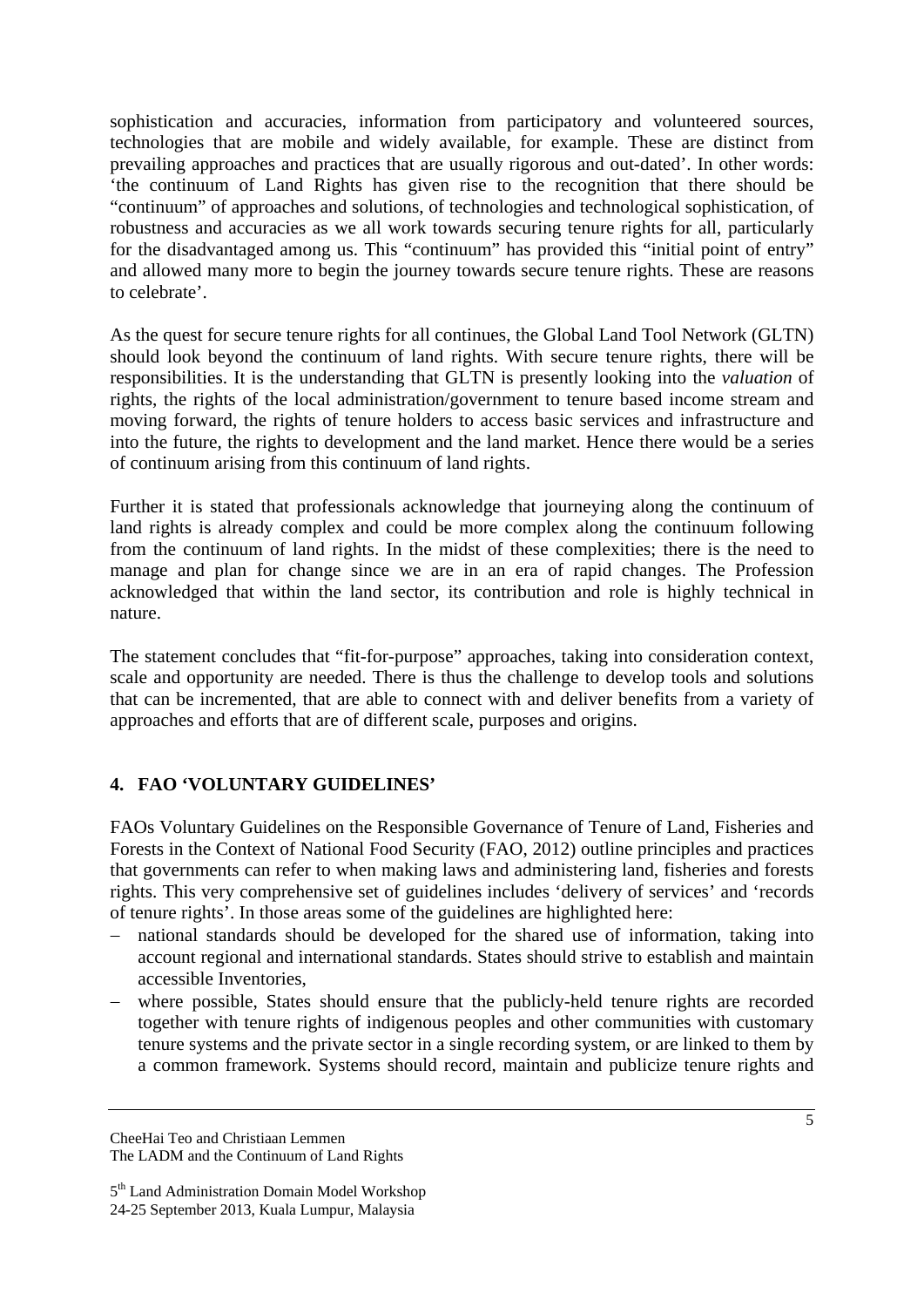duties, including who holds those rights and duties, and the parcels or holdings of land, fisheries or forests to which the rights and duties relate,

- the spatial accuracy for parcels and other spatial units should be sufficient for their identification to meet local needs, with increased spatial accuracy being provided, if required over time, and:
- to facilitate the use of records of tenure rights, implementing agencies should link information on the rights, the holders of those rights, and the spatial units related to those rights. Records should be indexed by spatial units as well as by holders to allow competing or overlapping rights to be identified. As part of broader public information sharing, records of tenure rights should be available to State agencies and local governments to improve their services. Information should be shared in accordance with national standards, and include disaggregated data on tenure rights.

Those highlights fir very well to the continuum approaches.

# **5. FIT FOR PURPOSE APPRAOCHES – ENEMARK**

According to Honorary President of the FIG (President 2007-2010) the spatial (information) framework should be developed using a *flexible* and *fit-for purpose* approach rather than being guided by high tech solutions and costly field survey procedures. Accuracy can then be incrementally improved over time when relevant and justified by serving the needs of citizens and society. In relation to the concept of continuum of land rights from UN Habitat such a fit-forpurpose approach could be referred to as a 'continuum of accuracy'. The key focus should be on providing secure land rights for all, and managing the use of land and natural resources for the benefit of local communities and the society as a whole (Enemark, 2012).

Fit-for-purpose means that the framework should be designed for the purpose of managing current land issues within a specific country or region - rather than following more advanced technical standards. The land administration functions may put different requirements on accuracy and this again may vary depending on the geography and density of the use of land. Security of tenure does not in itself require accurate boundary surveys while the important aspect is identification of the land object with its legal or social right. Also, the accuracy required for the purpose of planning and management of the use of land varies considerably. The scale of the framework depends on topography and density of development and may vary from large scale mapping in dense urban areas to minor scale images in rural and remote regions. Accurate surveys of property boundaries may be justified in high value urban areas. Accuracy is a relative term that relates to the purpose of creating the spatial framework. Four key principles of a fit-for-purpose approach for developing the spatial framework can be recognised in the view of Enemark (2012):

1. General boundaries. Using general boundaries (the physical object in the field) will be sufficient for most land administration purposes especially in rural and semi-urban areas, while fixed boundaries (monuments and surveyed) will contribute to interoperability between legal and physical objects in advanced land information systems and also to reducing boundary disputes to some extent. Fixed boundaries can be used where relevant

<sup>5&</sup>lt;sup>th</sup> Land Administration Domain Model Workshop 24-25 September 2013, Kuala Lumpur, Malaysia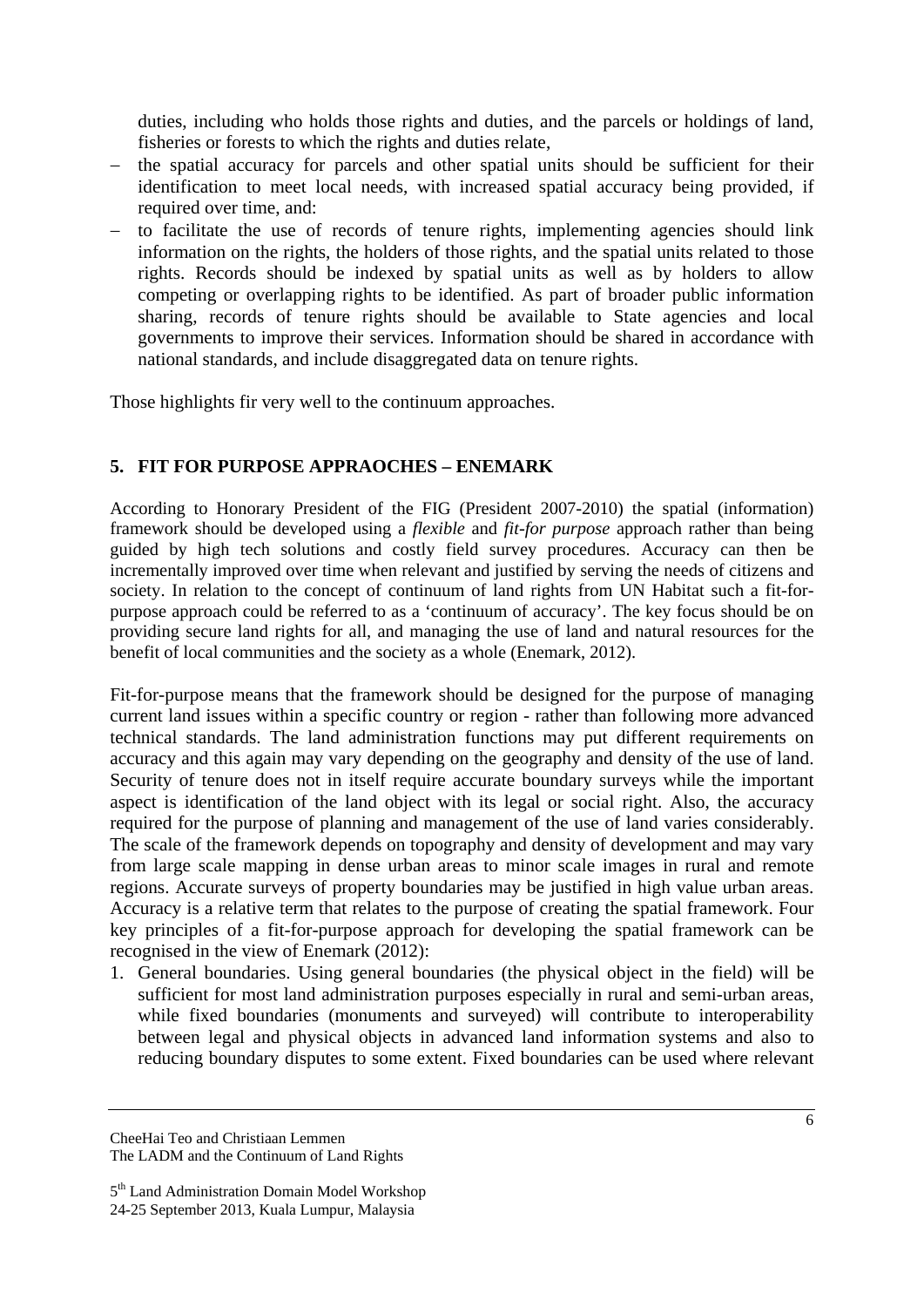or necessary for any specific purposes or when required and paid for by the landowner/stakeholders.

- 2. Satellite images/orthophoto. Using large scale satellite images (e.g.50 cm resolution) or orthophotos will be sufficient for most land administration purposes. Boundaries can easily be identified on the images/orthophotos in most cases. Experience shows that people in general can read the images easily so that a participatory approach to boundary determination can easily be applied. Non-visual boundaries can easily be added using hand held GPS or field survey field survey measurements. Using satellite images/orthophotos are by far cheaper than field survey and does not require the capacity of trained professionals to undertake the field work. The mapping methodology using satellite images/orthophotos provides also the general topography of land use and buildings and infrastructure.
- 3. Accuracy relates to the purpose. Accuracy of the information such as the parcel boundaries should be understood as a relative issue related to the use of this information, while technical standards are often inflexible and over the top for the purpose. The need for accuracy of the various features should be determined by the purpose of using this information for dealing with the various land administration functions. In this regard, the registration of legal and social tenure rights requires identification of object, but the process does not call for a high accuracy in itself. Also, planning and land development processes mainly require sufficient mapping for identifying physical and spatial objects rather than high accuracy. Any demand for accuracy may stem from issues such as high land value in dense urban areas or implementation of costly construction works.
- 4. Opportunities for updating. Building the spatial framework is not a one-stop process it should be seen in a perspective of opportunities for on-going updating, sporadic upgrading, and incremental improvement whenever relevant or necessary for fulfilling land policy aims and objectives. This of course requires that the mapping and surveys are linked a national grid system. The requirement for on-going updating procedures is a must in order to ensure that all data are complete and reliable. Without such procedures the investments are easily wasted over a relatively short period. The opportunity for upgrading is essential and allows for providing an improved map-base whenever needed for specific purposes such as land development activities, major construction works and implantation of major infrastructure. This allows for incremental improvement that, in turn, will establish a spatial framework in line with modern and fully integrated land information systems.

### **6. ROLE OF SURVEYOR**

Paradigm has shifted and conventional approaches need to change. There is an urgent need for cadastral maps and land registries for societies worldwide and it is complex to find simple solutions for the introduction of appropriate or improvement to land administration systems.

Cadastral systems are recognised worldwide as being important in support of good and sustainable governance. Governments need information to govern. Information about citizens and their land relationships is core information for sustainable economic and infrastructural development and interrelated spatial planning, resource and environmental management,

CheeHai Teo and Christiaan Lemmen The LADM and the Continuum of Land Rights

<sup>5&</sup>lt;sup>th</sup> Land Administration Domain Model Workshop 24-25 September 2013, Kuala Lumpur, Malaysia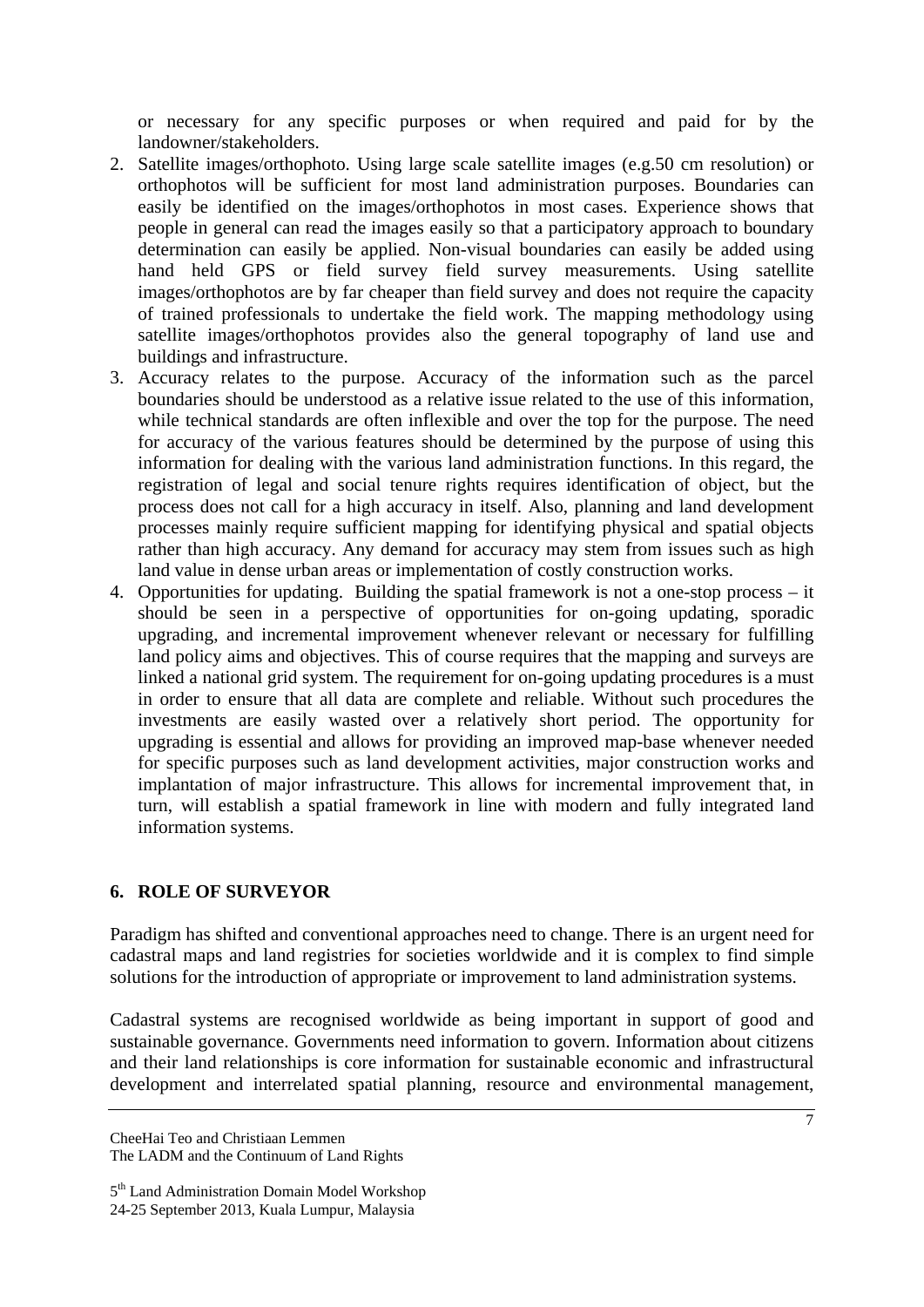disaster management. These are about today's challenges and there are the climatological change, drought and access to water, inequitable access to land and the lack of social justice, undernourishment and food shortages, access to adequate shelter and basic services and a growing urban population with a complex urban – rural interface. Worldwide co-operation is needed to get such a global cadastral map available. Complete coverage means inclusion of customary lands and rights, informal areas, conflict areas, natural resources, etc. Surveyors and their professional attitude needs to change, co-operation with other disciplines and professions is needed, capacity needs to be built, the younger needs to be accommodated and encourage to step forward with solutions. Pro poor, participatory, easy to use tools and approaches are needed. A "party of the willing" needs to be build and will include open source communities, commercial systems and technological communities and the grass root to support innovations for development and provision of solutions. Academia need to develop and prove practical and workable approaches.

### **7. THE LAND ADMINISTRATION DOMAIN MODEL**

FIG is participating in the Committee of Experts on Global Geospatial Information Management. This UN Committee was established to provide a forum for coordination and dialogue among Member States and between Member States and relevant international organizations, of which FIG is one. During its meeting in Cambridge UK, a report (UN ECOSOC, 2013) of the Secretary-General in collaboration with the ISO/TC 211 on establishing and implementing standards for the global geospatial information community was tabled and the importance of adopting and implementing standards within national legal and policy framework was emphasized.

FIG is a liaison member of ISO/TC 211 on Geographic Information/geomatics. ISO standardisation is a comprehensive, extensive, formal process with continuous peer reviews and iterations based on experience of earlier implementations. For LADM this (creative) approach resulted in finding common denominators in land administration. A milestone for FIG as worldwide platform for surveyors and land professionals.

LADM covers basic information related components of land administration including those over water, and elements above and below the surface of the earth. LADM provides an abstract, conceptual model with three packages related to: parties (people and organizations); basic administrative units, rights, responsibilities, and restrictions (ownership rights), and: spatial units (parcels, and the legal space of buildings and utility networks), including spatial sources (surveying), and spatial representations (geometry and topology).

The LADM defines terminology for land administration that allows a shared description of different formal, customary or informal tenures. The standard provides a basis for national and regional profiles and enables the combining of land administration information from different sources in a coherent manner. The innovation is in the availability of the LADM as a basis for structuring and organising of representations of people to land related information in databases in a generic way. This means that the LADM is one of the tools (or better:

CheeHai Teo and Christiaan Lemmen The LADM and the Continuum of Land Rights

<sup>5&</sup>lt;sup>th</sup> Land Administration Domain Model Workshop 24-25 September 2013, Kuala Lumpur, Malaysia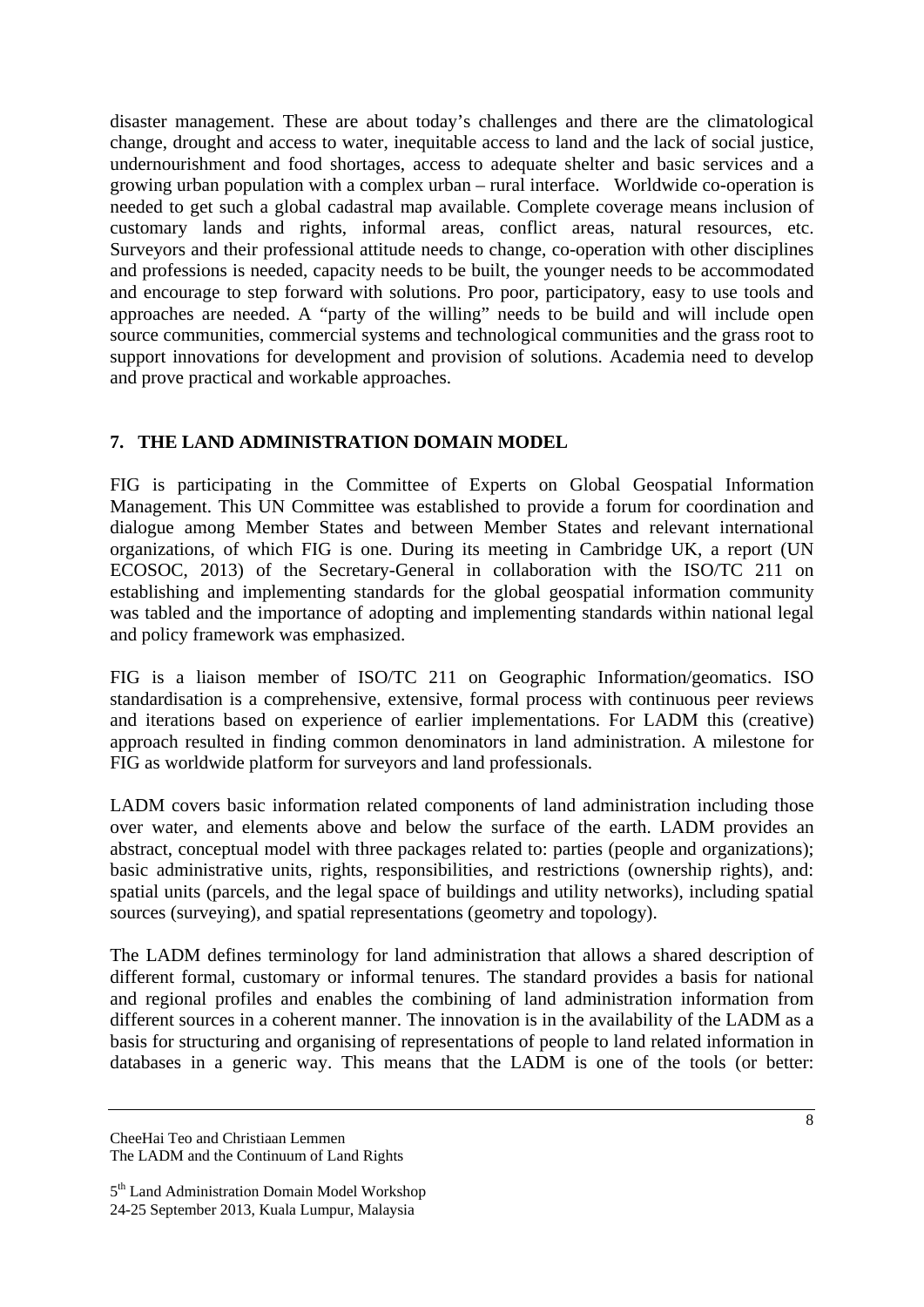conditions) for the *implementation of the continuum of land rights and for FAOs Voluntary Guidelines.*

This is also valid for the Social Tenure Domain Model (STDM).

There is also a continuum of accuracy, of land recordation's, of types of spatial units, of types of parties involved, and of data acquisition approaches. All this is supported in LADM/STDM – allowing for a flexible, step by step approach in the development of a Land Administration based on the needs, priorities and requirements of users and society. This can be combined in a natural way with organisational development with a proper alignment to ICT development. This makes the concept of LADM a basis for strategic development in land administration.

The standard allows for the implementation of a rich functionality over distributed environment. Some of the offered options still have to be discovered, for example during pilots. It is good to see that a LADM community is developing.

### **REFERENCES**

Enemark, S., (2012). Sustainable Land Governance: Spatially enabled, fit for purpose and supporting the global agenda. World Bank Conference on Land and Poverty, Washington DC, US, April 2012.

ISO, (2012). ISO 19152:2012, Geographic Information – Land Administration Domain Model. Edition 1, 118 p. Geneva, Switzerland.

FAO, (2012). Voluntary Guidelines on the Responsible Governance of Tenure of Land, Fisheries and Forests in the Context of Food Security. Rome, Italy.

FIG, (1995). Statement on the Cadastre. FIG Publication 11.

FIG, (1996). The Bogor declaration for cadastral reform. FIG Publication 13A.

FIG, (1999). The Bathurst Declaration on Land Administration for Sustainable Development. FIG Publication 21.

FIG, (2006). FIG Guide on Standardisation, revised edition. FIG publication no 28A

FIG, (2006). Administering Marine Spaces: International Issues. FIG Publication 36.

FIG/GLTN, (2010): The Social Tenure Domain Model. FIG publication no 52

Henssen, J., (1995). Basic Principles of the Main Cadastral Systems in the World. In Proceedings of the One Day Seminar held during the Annual Meeting of FIG Commission 7

Kaufmann, J. & Steudler, D., (1998). Cadastre 2014. A vision for a future cadastral system.

CheeHai Teo and Christiaan Lemmen The LADM and the Continuum of Land Rights

<sup>5&</sup>lt;sup>th</sup> Land Administration Domain Model Workshop 24-25 September 2013, Kuala Lumpur, Malaysia